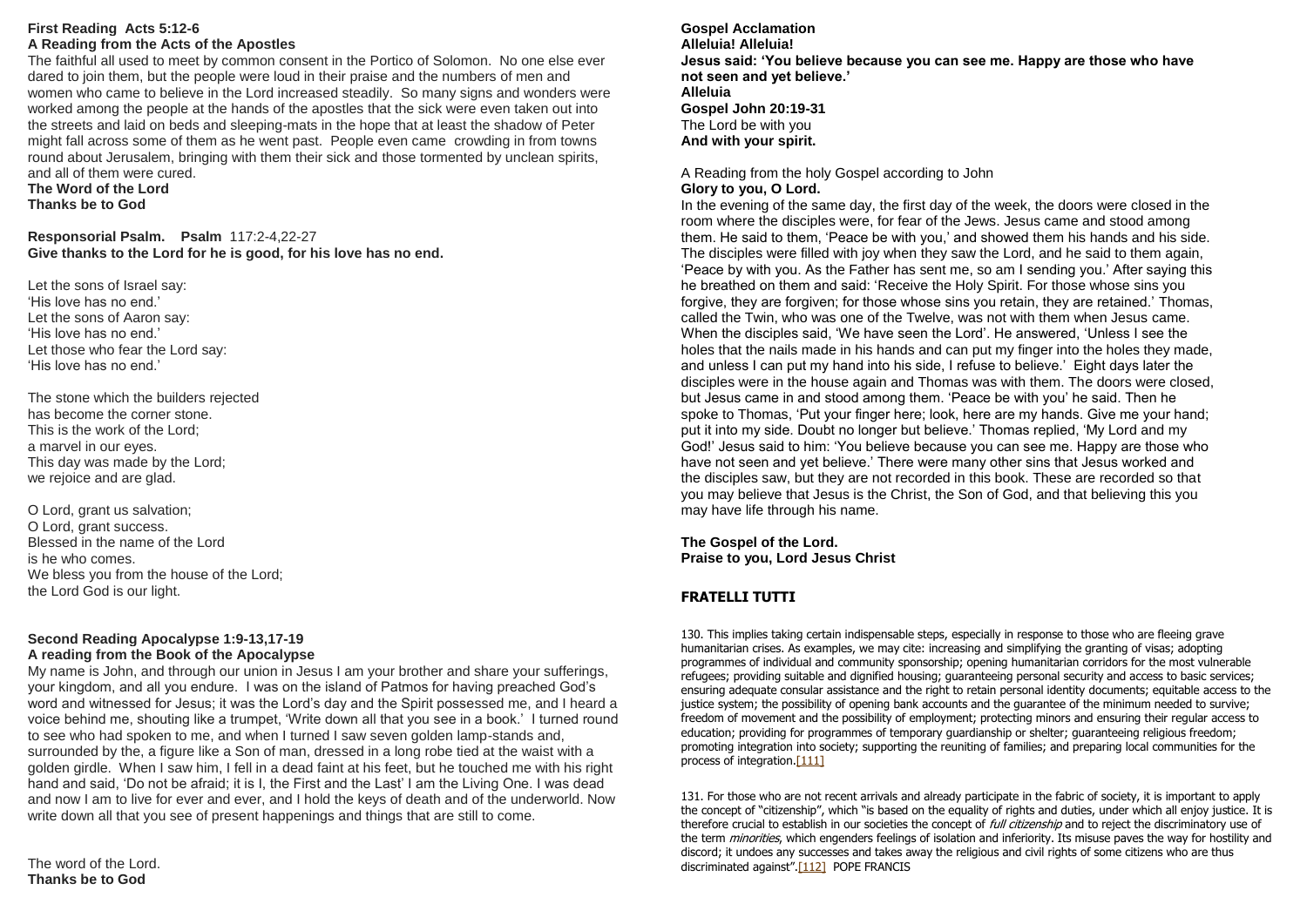|                 |                   | <b>Second Sunday of Easter Divine Mercy Sunday</b> |               |  |
|-----------------|-------------------|----------------------------------------------------|---------------|--|
| Saturday        | $6.00 \text{ pm}$ | <b>Lilian Foster</b>                               | <b>St MM</b>  |  |
| <b>Sunday</b>   | $9.30 \text{ am}$ | People of the Parish                               | <b>St Ter</b> |  |
| Sunday          | 11.30 am          | <b>Susan Horner RIP</b>                            | <b>Bl</b> Sac |  |
| <b>Saturday</b> | Reader            | <b>Veronica Campbell</b>                           | <b>St MM</b>  |  |
| Sunday          | Reader            | Chris Deighton & Chris Horbury                     | <b>St Ter</b> |  |
| <b>Sunday</b>   | Reader            | Marie                                              | <b>Bl</b> Sac |  |
| Tuesday         |                   | <b>NO MASS</b>                                     | <b>St Ter</b> |  |
| Wednesday       |                   | <b>NO MASS</b>                                     | <b>St MM</b>  |  |
| Friday          |                   | <b>NO MASS</b>                                     | <b>Bl</b> Sac |  |
|                 |                   | Third Sunday of Easter                             |               |  |
| <b>SATURDAY</b> | 6.00 PM           | THANKSGIVING, FR M KILLEEN, PRAYERS ANSWERED ST MM |               |  |
| <b>SUNDAY</b>   | 9.30 AM           | <b>THANKSGIVING MASS</b>                           | <b>ST TER</b> |  |
| <b>SUNDAY</b>   | 11.30 AM          | <b>SAMANTHA SAYLES BDY</b>                         | <b>BL SAC</b> |  |
| <b>SATURDAY</b> | <b>READER</b>     | <b>BILL HALL</b>                                   | <b>ST MM</b>  |  |
| <b>SUNDAY</b>   | <b>READER</b>     | <b>ANN WORTH &amp; TONY DEIGHTON</b>               | <b>ST TER</b> |  |
| <b>SUNDAY</b>   | <b>READER</b>     | <b>PAULINE</b>                                     | <b>BL SAC</b> |  |
|                 |                   | ANNOUNCEMENTS                                      |               |  |

### *OFFERTORY DONATIONS*

**Thank you to all our parishioners for your generous offertory donations. St Ter Envelopes £151.00 Loose Money £30.00 St MM Envelopes £TBA Loose Money £ Raffle £** 

| <b>BI Sac Envelopes £TBA</b> | Loose Money £ Raffle £ |  |  |
|------------------------------|------------------------|--|--|

**There is no longer a legal requirement to wear a face mask. But we would like to ask people to continue to wear a mask unless exempt. We need to look after each other. Thank you for your cooperation. It is much appreciated.** 

**Fr. Peter**

**St Vincent de Paul Society – SVP If you are suffering or if you are aware of anyone who is suffering financial hardship in these difficult times, please contact a member of the Parish SVP Group or email us. There is an SVP Box at the back of Church where you could put a note in if you prefer. Every request will be looked at in the strictest confidence and we may be able to help. [svpnebarnsley@gmail.com](mailto:svpnebarnsley@gmail.com) John Keane SVP**

### **St Teresa's**

**Blessed Sacrament**

## **St Mary Magdalene's**

The Presbytery, Prospect Street, Cudworth S72 8JS

**Priest: Fr. Peter Iwuoha CM**

**Email:** stteresadarton@gmail.com

[www.barnsleynorth.hallam-diocese.com](http://www.barnsleynorth.hallam-diocese.com/)

**Tele:** 01226 710320

## *Second Sunday of Easter – Divine Mercy Sunday*

*The disciples were filled with joy when they saw the Lord, and he said to the again, 'Peace be with you. As the Father has sent me, so am I sending you.' After saying this he breathed on them and said,: 'Receive the Holy Spirit. For those whose sins you forgive, they are forgiven; for those whose sins you retain, they are retained.'*